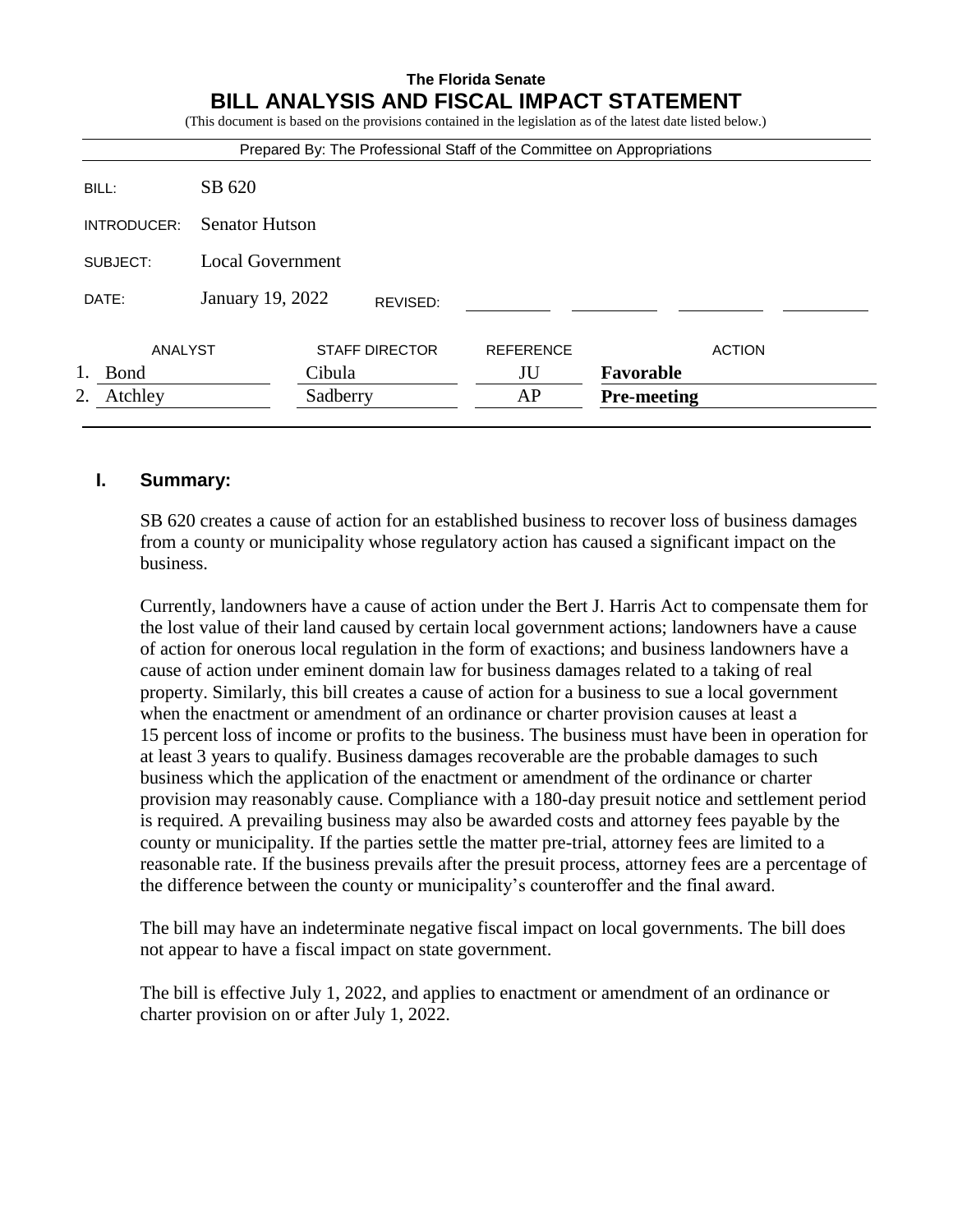## **II. Present Situation:**

### **Home Rule Powers**

### *The Florida Constitution*

The Florida Constitution establishes and describes the duties, powers, structure, function, and limitations of government in Florida. Article VIII, sections 1 and 2 of the Florida Constitution, endows counties and municipalities the power of self-government or home rule power. Under the home rule power, local governments have broad authority to exercise the state's sovereign police powers and legislate on any matter that is not inconsistent with federal law and the State Constitution and state laws.

### *Counties*

A county without a charter has such power of self-government as provided by general or special law and may enact county ordinances not inconsistent with general law.<sup>1</sup> Counties operating under county charters have all the powers of local self-government not inconsistent with general law or with special law approved by a vote of the electors.<sup>2</sup> General law authorizes counties "the power to carry on county government<sup>33</sup> and to "perform any other acts not inconsistent with law, which acts are in the common interest of the people of the county, and exercise all powers and privileges not specifically prohibited by law."<sup>4</sup>

## *Municipalities*

Municipalities may be established or abolished, and their charters amended by general or special law. Municipalities have governmental, corporate, and proprietary powers to conduct municipal government, perform municipal functions, and render municipal services. They may exercise any of these powers for municipal purposes except as otherwise provided by law.<sup>5</sup> Chapter 166, F.S., also known as the Municipal Home Rule Powers Act,<sup>6</sup> acknowledges these constitutional grants of police power and better defines municipal powers of self-government.<sup>7</sup> Chapter 166, F.S., provides municipalities with broad home rule powers to act in a manner not inconsistent with the Florida Constitution, general and special law, and a charter for the county in which the municipality is located.<sup>8</sup>

 $\overline{a}$ 

<sup>8</sup> Section 166.021(4), F.S.

 $<sup>1</sup>$  FLA. CONST. art. VIII, s. 1(f).</sup>

 $2$  FLA. CONST. art. VIII. s.  $(1)(g)$ .

 $3$  Section 125.01(1), F.S.

 $4$  Section 125.01(1)(w), F.S.

<sup>5</sup> FLA. CONST. art. VIII, s. 2.

<sup>6</sup> Section 166.011, F.S.

<sup>7</sup> Florida House of Representatives, Publications, *The Local Government Formation Manual* 2017-2018, p. 16, *available at:* [http://www.myfloridahouse.gov/Sections/Documents/loaddoc.aspx?PublicationType=Committees&CommitteeId=2911&Ses](http://www.myfloridahouse.gov/Sections/Documents/loaddoc.aspx?PublicationType=Committees&CommitteeId=2911&Session=2017&DocumentType=General%20Publications&FileName=2017-2018%20Local%20Government%20Formation%20Manual%20Final%20Pub.pdf) [sion=2017&DocumentType=General Publications&FileName=2017-2018 Local Government Formation Manual Final](http://www.myfloridahouse.gov/Sections/Documents/loaddoc.aspx?PublicationType=Committees&CommitteeId=2911&Session=2017&DocumentType=General%20Publications&FileName=2017-2018%20Local%20Government%20Formation%20Manual%20Final%20Pub.pdf)  [Pub.pdf](http://www.myfloridahouse.gov/Sections/Documents/loaddoc.aspx?PublicationType=Committees&CommitteeId=2911&Session=2017&DocumentType=General%20Publications&FileName=2017-2018%20Local%20Government%20Formation%20Manual%20Final%20Pub.pdf) (last visited Nov. 23, 2021).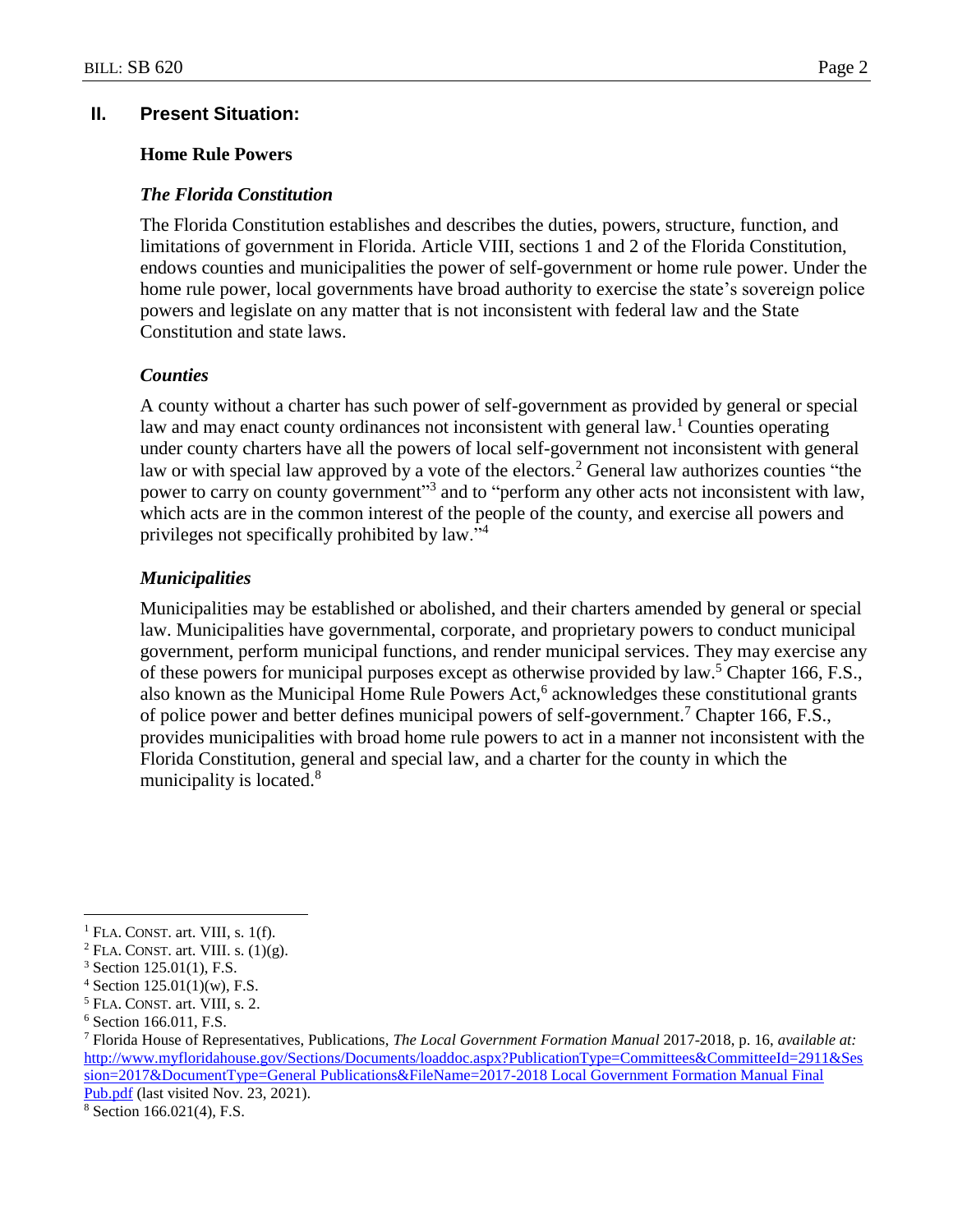# **Current Laws Providing Compensation for County and Municipality Governmental Actions**

# *Eminent Domain*

Both the Federal Constitution and State Constitution guarantee that a person's private property may not be taken for public use without reimbursement. The Fifth Amendment to the United States Constitution states that no private property shall "be taken for public use without just compensation." Similarly, the Florida Constitution provides that no private property shall be taken except for a public purpose and that each owner must be fully compensated.<sup>9</sup> Florida eminent domain law compensates a landowner for the value of real property taken for a public purpose. If the taking impacts an ongoing business, the law also provides for payment of business damages related to the eminent domain taking. The term business damages refers to "the probable damages to such business which the denial of the use of the property so taken may reasonably cause."<sup>10</sup>

State eminent domain law also provides an affected landowner the right to attorney fees.<sup>11</sup> Where the parties settle, the state or local government must pay a reasonable attorney fee, but where the issue is litigated the fee is based on benefit to the landowner. Examples of how this works in the context of business damages payable to a landowner in an eminent domain case:

| <b>Business Damages in Eminent Domain Attorney Fee Examples</b>                                                                                                                                        |                                                                                            |  |  |  |
|--------------------------------------------------------------------------------------------------------------------------------------------------------------------------------------------------------|--------------------------------------------------------------------------------------------|--|--|--|
| <b>Description</b>                                                                                                                                                                                     | <b>Attorney Fee Calculation</b>                                                            |  |  |  |
| Business owner's offer is \$500,000. The<br>government accepts the offer.                                                                                                                              | Attorney's fees would be based on a<br>reasonable amount of time at a reasonable<br>rate.  |  |  |  |
| Business owner's offer is \$500,000. The<br>government's counteroffer is \$400,000,<br>which is accepted by the business owner.                                                                        | Attorney's fees would be based on a<br>reasonable amount of time at a reasonable<br>rate.  |  |  |  |
| Business owner's offer is \$500,000. The<br>government's counteroffer is \$100,000.<br>Business owner rejects the counteroffer. At<br>trial, the jury awards \$200,000. The<br>"benefit" is $$100,000$ | Attorney's fees, based on that benefit, would<br>be $$100,000 \times 33\% = $33,000$ .     |  |  |  |
| Business owner's offer is \$50,000. The<br>government's counteroffer is \$10,000. The<br>claim does not go to trial and is settled for<br>\$20,000.                                                    | Attorney's fees based on the \$10,000 benefit<br>would be $$10,000 \times 33\% = $3,300$ . |  |  |  |

<sup>9</sup> FLA. CONST. Art. X, s. 6.

<sup>10</sup> Section 73.071(2)(b), F.S.

<sup>&</sup>lt;sup>11</sup> Section 73.092, F.S.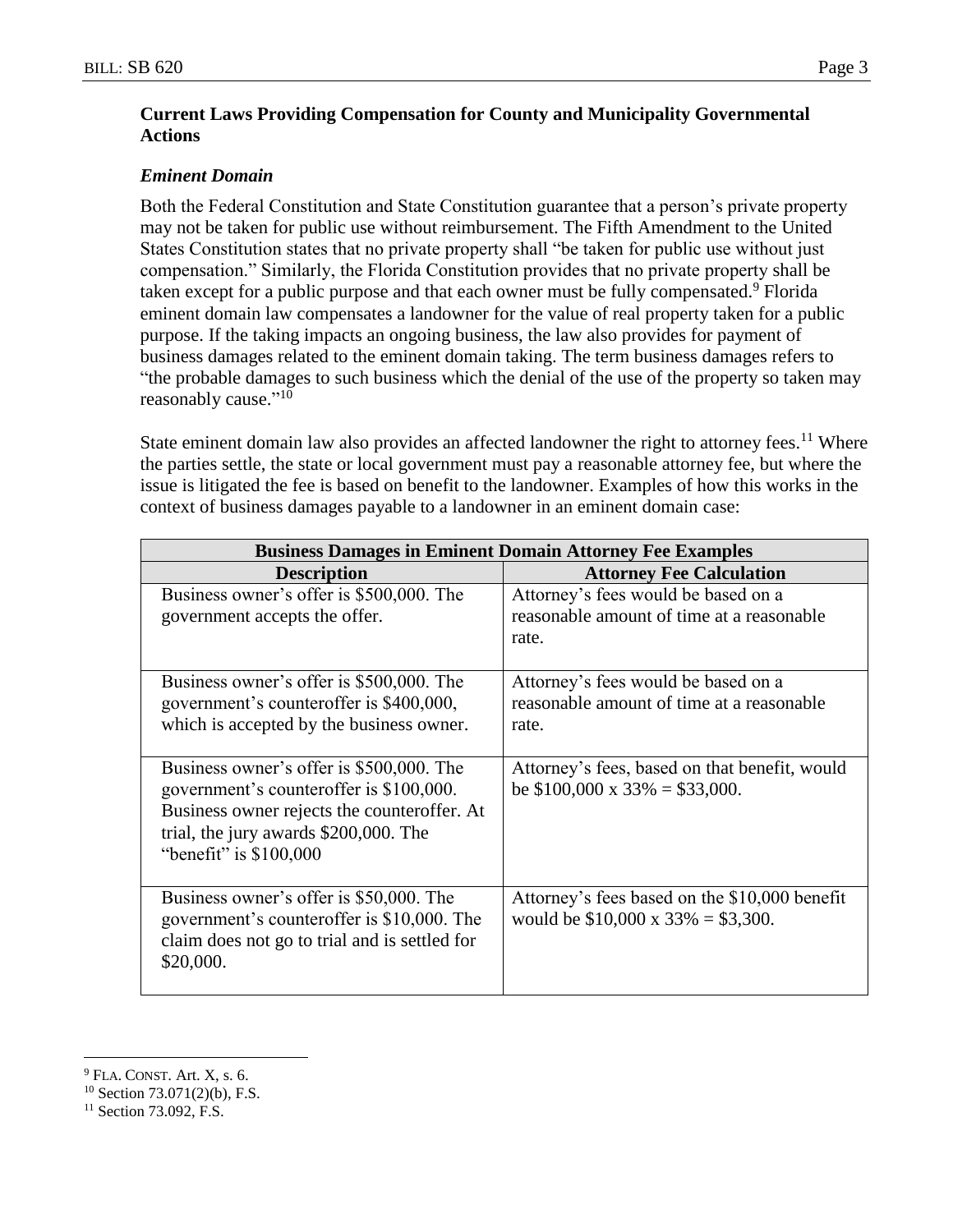## *The Bert J. Harris, Jr., Private Property Rights Protection Act*

The Legislature enacted the "Bert J. Harris, Jr., Private Property Rights Protection Act" in 1995. The act provides relief to a property owner whose property is inordinately burdened by government regulation. The act is limited in scope and applies only to:

- Real, and not personal, property;
- A property owner and not a leaseholder;
- "As-applied" challenges for specific government actions, not to broad, facial challenges of government regulations; and
- Challenges that are not based on temporary impacts.<sup>12</sup>

The Legislature recognized that some laws, regulations, and ordinances of the state and its entities could inordinately burden, restrict, or limit private property rights *without* amounting to a taking<sup>13</sup> under either the State Constitution or the United States Constitution. The Legislature declared that there is "an important state interest in protecting the interests of private property owners from those inordinate burdens." Accordingly, the Legislature created a separate and distinct cause of action for governmental actions that might not rise to the level of taking under the State Constitution or United States Constitution. The Legislature provided a process for private landowners to seek relief, or payment of compensation, when a new law, rule, regulation, or ordinance of the state or a political entity, as applied, unfairly affects real property.<sup>14</sup>

The phrases "inordinate burden" and "inordinately burdened" mean that an action by one or more governmental entities has directly restricted or limited the use of real property to the extent that:

- The property owner is permanently unable to attain the reasonable, investment-backed expectation for the existing use of the real property or a vested right to a specific use of the real property with respect to the real property as a whole; or
- The property owner is left with existing or vested uses that are unreasonable such that the property owner bears a disproportionate share of a burden imposed for the good of the public, which in fairness should be borne by the public at large.<sup>15</sup>

Before a property owner files an action for compensation under the Bert Harris Act, he or she must present a written claim to the head of the government entity at least 90 days before filing an action. In addition to the claim, the property owner must submit a valid appraisal that supports the claim and demonstrates the loss in fair market value to the property.<sup>16,17</sup> If other parties are

```
https://1.next.westlaw.com/Link/Document/FullText?findType=Y&serNum=0368929390&pubNum=0116933&originatingD
```
<sup>12</sup> W. Thomas Hawkins, *Land Use Law in Florida*, 17-3 (Routledge, 2021).

<sup>&</sup>lt;sup>13</sup> A "taking" is generally understood to mean a government action that deprives an owner of the use or enjoyment of his or her property. A regulatory taking occurs when a government regulation seriously restricts a property owner's rights. BLACK'S LAW DICTIONARY (10th ed. 2014).

<sup>&</sup>lt;sup>14</sup> Section 70.001(1), F.S.

<sup>&</sup>lt;sup>15</sup> Section 70.001(3)(e)1., F.S. The definition further explains in s. 70.001(3)(e)2., F.S., what the terms do not include with regard to other impacts.

 $16$  Section 70.001(4)(a), F.S.

<sup>&</sup>lt;sup>17</sup> The appraisal should contain valuations of the property both before and after the government's restriction was imposed. This will enable the government to adequately evaluate the property owner's potential claim for the purpose of developing a settlement offer during the pre-suit period. Margaret L. Cooper, Ronald L. Weaver, and Joanne M. Connor, *Statutory Private Property Rights Protection*, 6,The Florida Bar, 2018 Florida Real Property Litigation (2018),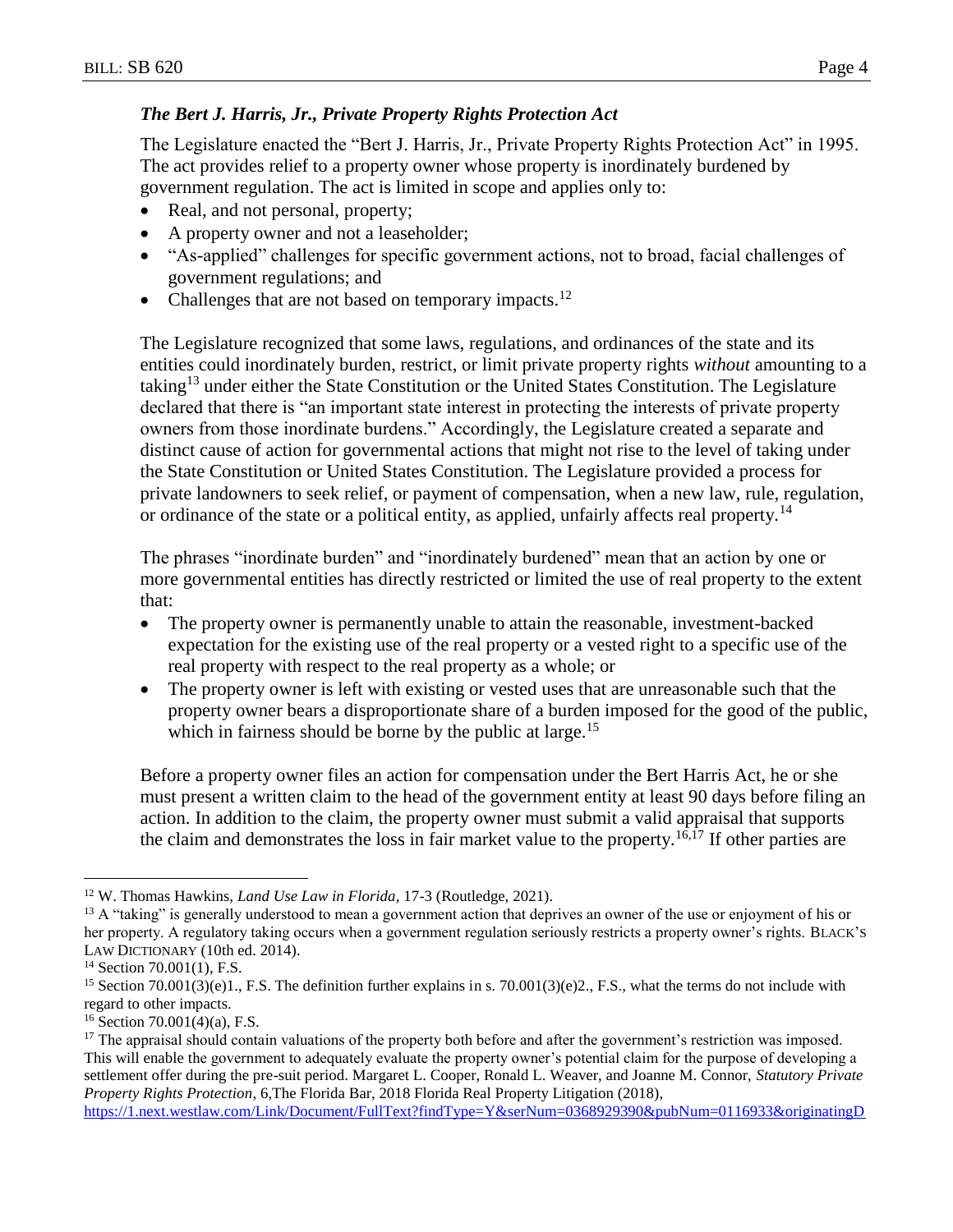involved, the governmental entity must notify them, including all owners of real property that is contiguous to the owner's property.<sup>18</sup>

During the 90-day notice period, which may be extended by an agreement of the parties, the government is required to make a written settlement offer to the claimant. The settlement may contain an offer to:

- Adjust land development, permit standards, or similar provisions controlling the development or use of the land.
- Increase or modify density, intensity, or use of areas of development.
- Transfer development rights.
- Entertain land swaps or exchanges.
- Mitigate, including payments in lieu of onsite mitigation.
- Locate on the least sensitive portion of the property.
- Condition the amount of development or use permitted.
- Require that issues be addressed on a more comprehensive basis.
- Issue a development order, variance, special exception, or other extraordinary relief.
- Purchase the property or an interest in it.
- Make no changes to the proposed action.<sup>19</sup>

If the property owner rejects the settlement offer with the allowable uses, the property owner may file a claim in circuit court and the county where the real property is located.<sup>20</sup> A cause of action may not be filed more than 1 year after a law or regulation is "first applied" by the government to the property at issue. The 1-year time frame begins when the law or regulation is clear and unequivocal in its terms and notice is provided by mail to the affected property owner or registered agent. Otherwise, the law or regulation is considered first applied to the property when there is a formal denial of a written request for a development order or variance, unless under the terms of the regulation at issue, such requests would be a waste of resources.<sup>21</sup>

The court then conducts a bench trial to determine whether an existing use of the real property or a vested right to a specific use of the property existed and whether the government inordinately burdened the owner's property. If the court determines that an inordinate burden was imposed, the court must also determine the percentage of responsibility each governmental entity must bear.<sup>22</sup> The property owner may decide whether the amount of compensation is to be determined by the court or jury. $^{23}$ 

The court, and not the jury, will determine what constitutes reasonable costs and attorney fees.  $24$ 

[oc=N090388C02AB211E5823BE24E38CB0B04&refType=SA&originationContext=contextAnalysis&contextData=%28sc.](https://1.next.westlaw.com/Link/Document/FullText?findType=Y&serNum=0368929390&pubNum=0116933&originatingDoc=N090388C02AB211E5823BE24E38CB0B04&refType=SA&originationContext=contextAnalysis&contextData=%28sc.UserEnteredCitation%29&transitionType=ContextAnalysisItem) [UserEnteredCitation%29&transitionType=ContextAnalysisItem.](https://1.next.westlaw.com/Link/Document/FullText?findType=Y&serNum=0368929390&pubNum=0116933&originatingDoc=N090388C02AB211E5823BE24E38CB0B04&refType=SA&originationContext=contextAnalysis&contextData=%28sc.UserEnteredCitation%29&transitionType=ContextAnalysisItem)

<sup>18</sup> Section 70.001(4)(b), F.S.

 $19$  Section 70.001(4)(c), F.S.

 $20$  Section 70.001(5)(b), F.S.

 $21$  Section 70.001(11), F.S.

<sup>&</sup>lt;sup>22</sup> Section 70.001(6)(a), F.S.

 $23$  Section 70.001(6)(b), F.S.

<sup>&</sup>lt;sup>24</sup> Section 70.001(6)(c)3., F.S.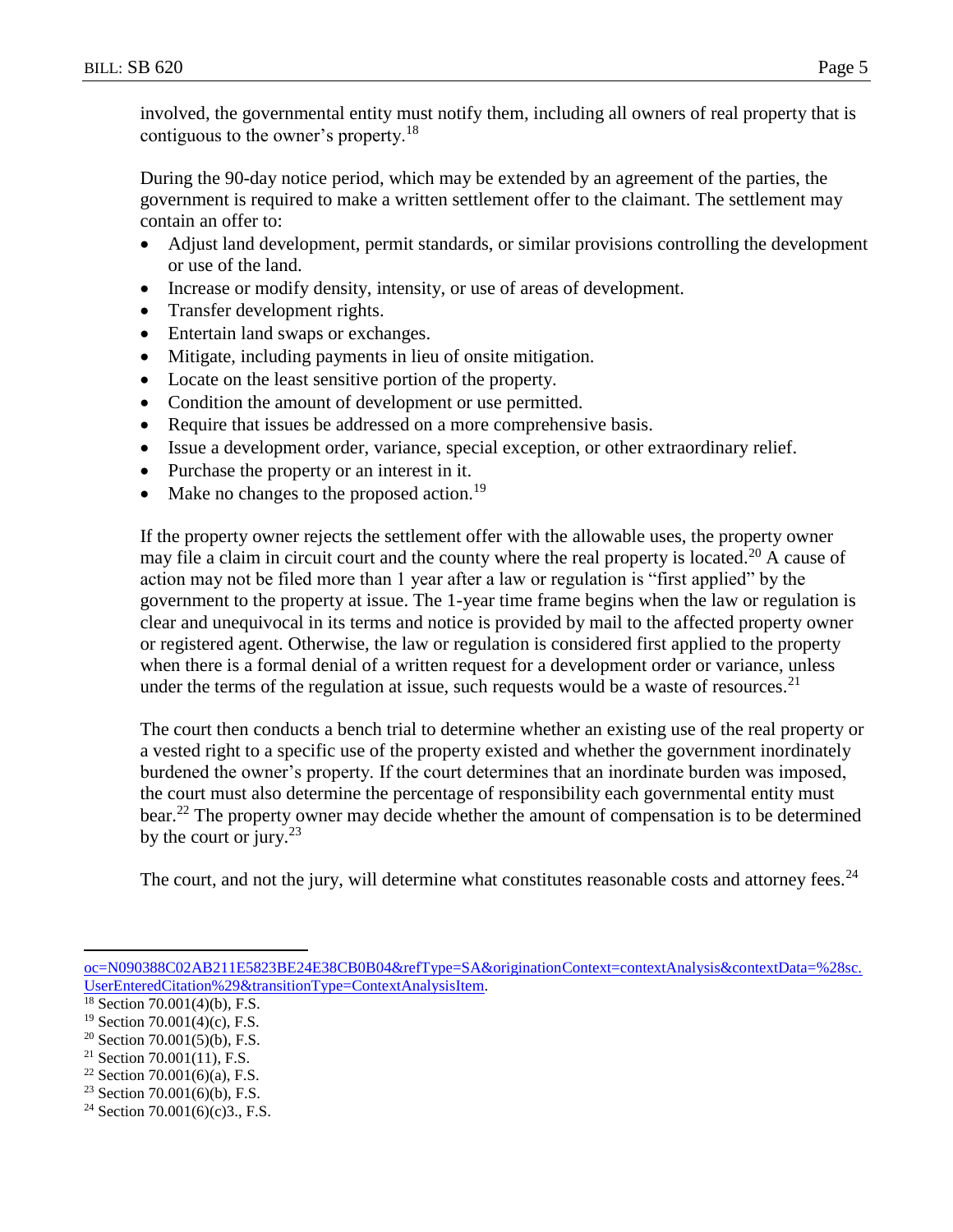The property owner is entitled to recover reasonable costs and attorney fees from the government from the date the action was filed in circuit court if:

- The property owner prevails; and
- The court determines that the government's settlement offer did not constitute a bona fide offer that reasonably would have resolved the claim during the 90-day notice period.<sup>25</sup>

Similarly, the government is entitled to recover reasonable costs and attorney fees incurred from the date the action was filed in circuit court if:

- The government prevails; and
- The court determines that the property owner did not accept a bona fide settlement offer which reasonably would have fairly resolved the claim if the offer had been accepted by the property owner during the 90 day notice period.<sup>26</sup>

## *Governmental Exactions*

In response to a 2013 U.S. Supreme Court case*, Koontz v. St. John's River Water Management*  District,<sup>27</sup> the Legislature enacted s. 70.45, F.S., in 2015, and created a cause of action for a property owner to recover damages caused by a "prohibited exaction."<sup>28</sup> Essential phrases from the *Koontz* decision are embedded in the statute. A prohibited exaction is defined as any condition imposed by a governmental entity on a property owner's proposed use of real property that does not have "an essential nexus to a legitimate public purpose and is not roughly proportionate to the impacts of the proposed use that the governmental entity" is seeking to avoid, minimize, or mitigate.<sup>29</sup>

The action may not be brought until a prohibited exaction is actually imposed or required in writing as a final condition of approval for the requested use of real property. The right to bring the action may not be waived.<sup>30</sup>

The property owner must provide a written notice to the relevant governmental entity of his or her proposed action at least 90 days before filing an action but no later than 180 days after imposition of the prohibited exaction. The notice must identify the exaction that the property owner believes is prohibited and briefly explain why he or she believes the action is prohibited along with an estimate of the damages. The relevant governmental entity must review the notice of the claim, respond in writing and identify the basis for the exaction, and explain why it maintains that the exaction is proportionate to the harm created by the proposed use of real property, or propose to remove all or a proportion of the exaction.<sup>31</sup>

The government has the burden of proving that the exaction has an essential nexus to a legitimate public purpose and that it is roughly proportionate to the impact the government seeks to avoid.

 $\overline{a}$ <sup>25</sup> Section 70.001(6)(c)1, F.S.

<sup>&</sup>lt;sup>26</sup> Section 70.001(6)(c)2., F.S.

<sup>27</sup> *Koontz v. St. Johns River Water Management Dist*., 570 U.S. 595 (2013).

<sup>28</sup> Chapter 2015-142, s. 2, Laws of Fla.

<sup>&</sup>lt;sup>29</sup> Section 70.45(1)(c), F.S.

<sup>30</sup> Section 70.45(2), F.S.

<sup>31</sup> Section 70.45(3), F.S.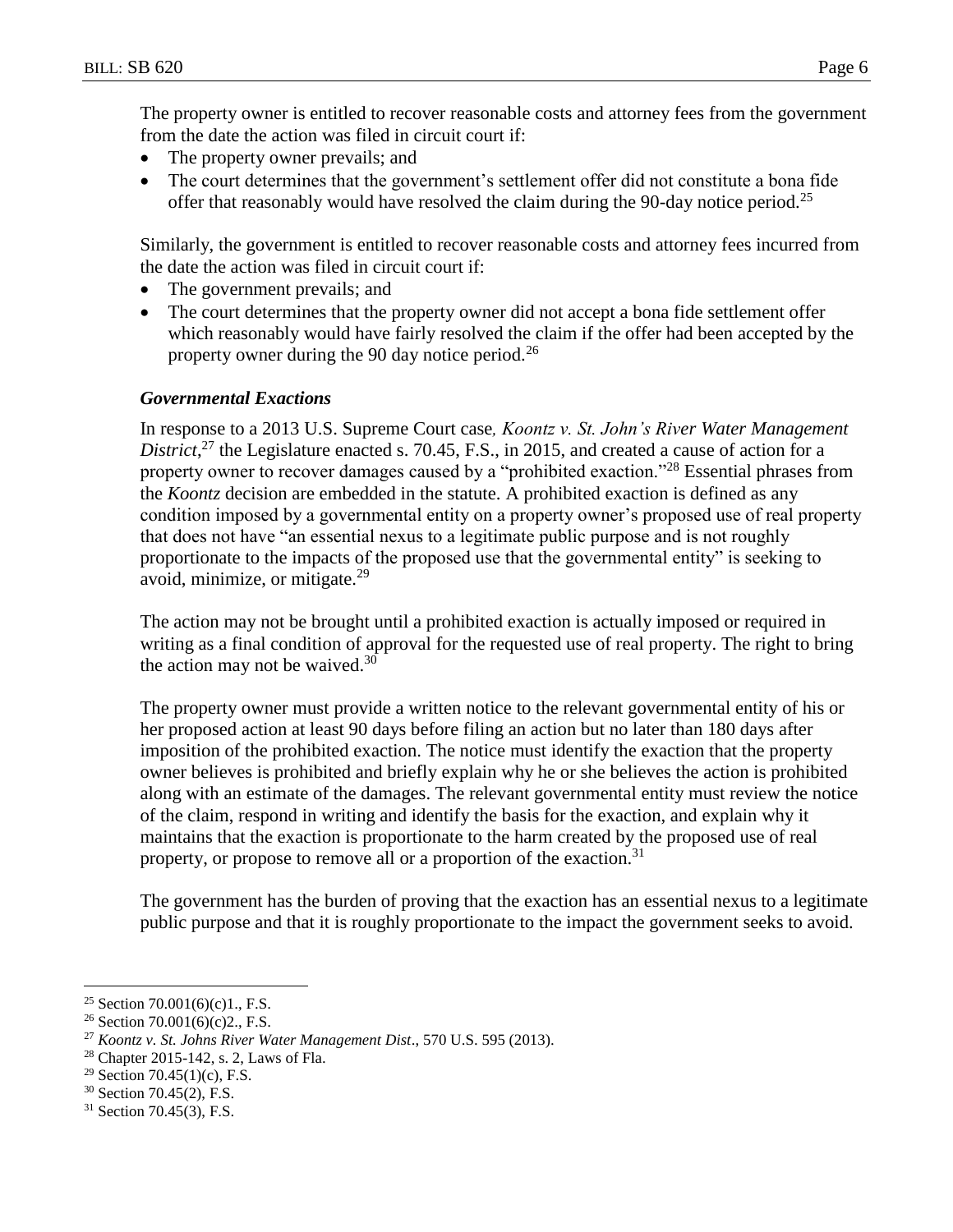The burden of proving damages that result from the prohibited exaction rests upon the property owner.<sup>32</sup>

The court may award attorney fees and costs to the prevailing party. However, if the court finds that the exaction lacks an essential nexus to a legitimate public purpose, the court must award attorney fees and costs to the property owner.<sup>33</sup>

# **III. Effect of Proposed Changes:**

This bill creates s. 70.91, F.S., to create a cause of action for a business that has been operating for at least 3 years to recover business damages from a county or municipality who enacts or amends an ordinance or charter provision that causes a 15 percent or greater loss of revenue or profit. Unlike the three forms of recovery for government actions described above, this new cause of action is not tied to real property ownership.

# **Legislative Statements of Need for the Bill**

The bill provides the following statements:

WHEREAS, the Legislature recognizes that the continued economic growth and economic prosperity of this state are tied to the protection of private property rights and the stability of laws, ordinances, and charter provisions, and

WHEREAS, the Legislature recognizes that the protection of private property rights and the stability of laws and local rules and regulations affecting business activities encourage investments by businesses in their real property, facilities, operations, and workforces, and

WHEREAS, investments by businesses drive the economic growth of a community, and

WHEREAS, the economic costs of local rules and regulations that are primarily for the benefit of a county or municipality as a whole should be borne by the county or municipality as a whole, and

WHEREAS, the Legislature intends to require counties and municipalities to compensate businesses for business damages when an ordinance or a charter provision causes a business significant economic harm.

## **Exceptions to Application of the Bill**

A county or city is not liable for business damages for any enactment or amendment of an ordinance or charter provision that is:

<sup>32</sup> Section 70.45(4), F.S.

<sup>33</sup> Section 70.45(5), F.S.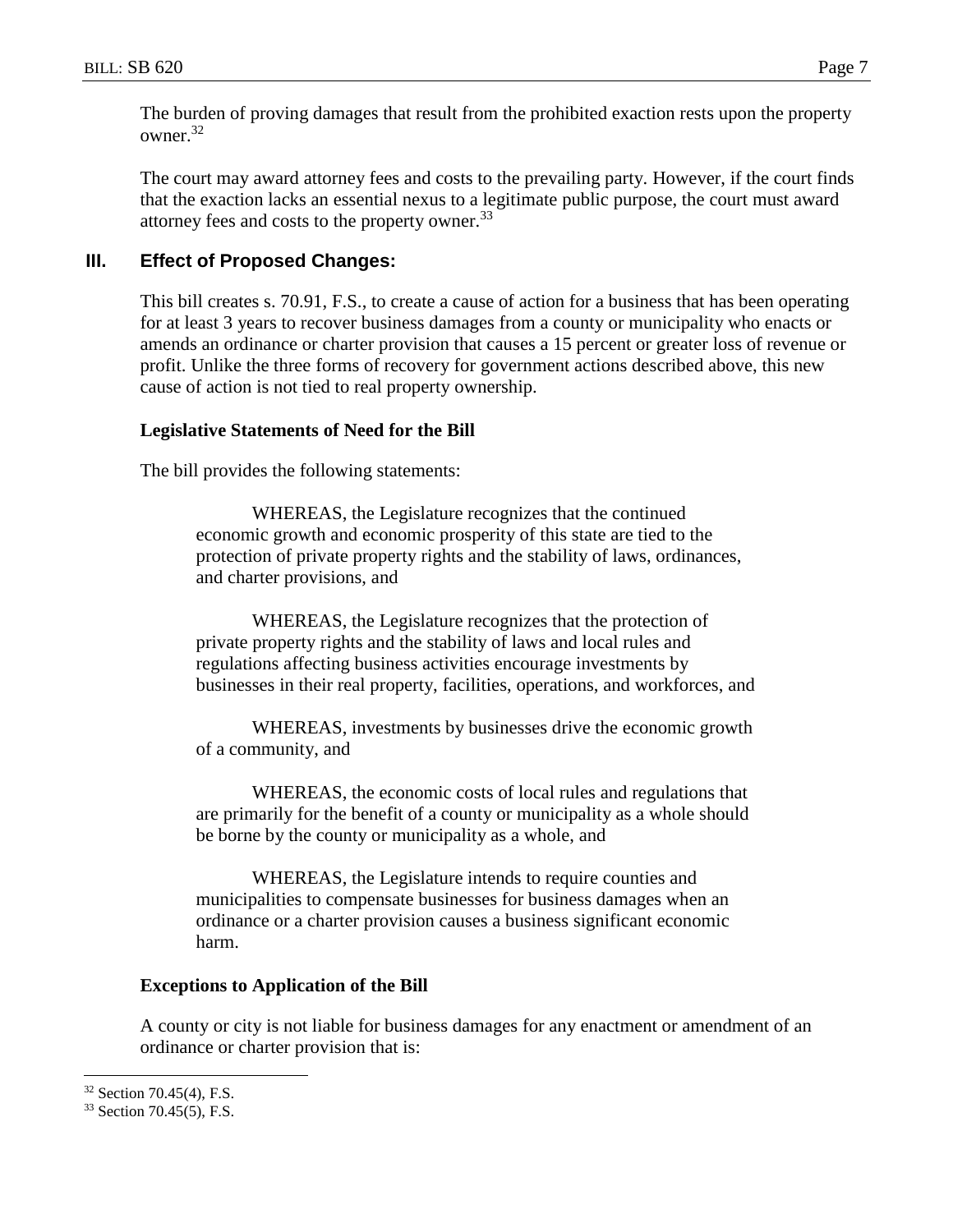- Required to comply with state or federal law;
- An emergency ordinance, declaration or order enacted pursuant to the State Emergency  $Act:34$
- A temporary emergency ordinance that remains in effect no more than 90 days; or
- An ordinance or charter amendment that increases economic freedom.

Additionally, a business may not claim damages under the bill if:

- The business has been in operation for fewer than 3 years;
- The business may claim damages under eminent domain law; or  $35$
- Recovery under another legal theory would lead to a double recovery by the business.

#### **Presuit Requirements**

Similar to eminent domain actions and claims under the Bert J. Harris, Jr. Act or the law on exactions, the bill requires the parties to engage in a presuit process before litigation ensues. The presuit process starts with a demand letter from the business followed by an opportunity for negotiation and settlement before a lawsuit may be filed. Specifically, the following procedures are required:

An initial demand letter from the business must be presented to the county or city within 180 days after the effective date of the enactment or amendment to the ordinance or charter provision. The initial demand letter must include a written offer to settle the claim. It must be made in good faith, and must include an explanation or the nature, extent, and amount of business damages. The initial demand letter must be prepared by the business owner, a certified public accountant, or a business damages expert. Copies of relevant business records that substantiate the claim must be attached to the demand. The county or city may request additional information that the owner may agree to provide. The business records that may be attached include, but are not limited to:

- Federal income tax returns.
- Federal income tax withholding statements.
- Federal miscellaneous income tax statements.
- State sales tax returns.
- Balance sheets.
- Profit and loss statements.
- State corporate income tax returns for the 3 years preceding the enactment of or amendment to an ordinance or a charter.
- Other records relied upon by the business to substantiate a claim for business damages.

The county or city has 120 days to review the demand letter and furnish a response to it by certified mail. The response must either be acceptance, rejection, or rejection with a counteroffer. A failure to respond is considered a counteroffer of zero.<sup>36</sup> If the parties agree on the amount of business damages, the business may in addition collect costs and attorney fees. Costs and

<sup>34</sup> Sections 252.31-.60, F.S.

<sup>35</sup> Chapter 73, F.S.

<sup>&</sup>lt;sup>36</sup> A counteroffer of zero is significant when calculating attorney fees based on the results of the litigation.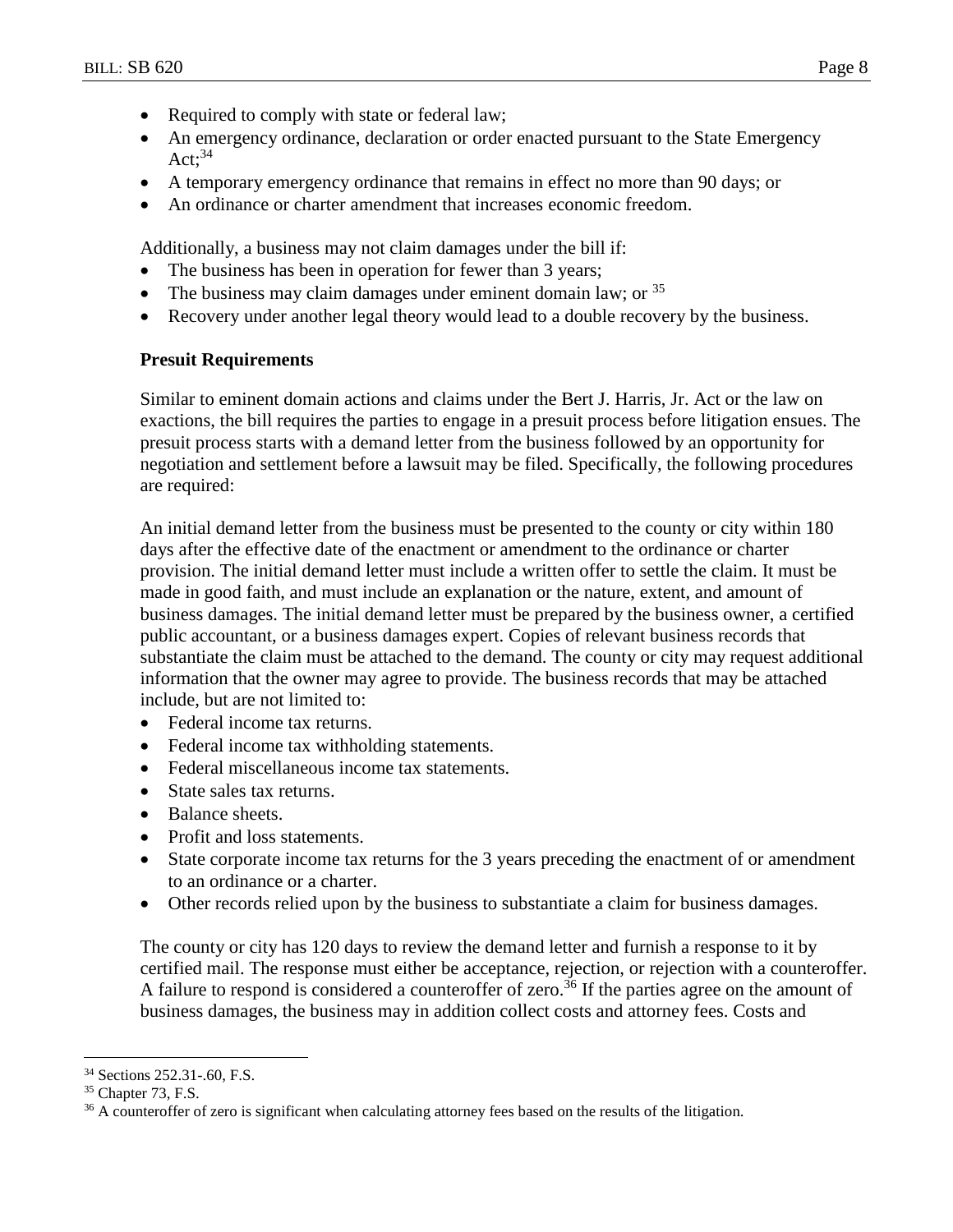attorney fees may be litigated separately even though the amount of business damages is agreed upon.

If the parties cannot agree on the amount of business damages, and if 180 days has elapsed since service of the initial demand letter, the business may file a lawsuit.

#### **Calculation of Business Damages**

The bill does not specify criteria calculating business damages. The term is used in eminent domain litigation, is a familiar concept in that area of the law, and will likely be interpreted by the courts in a similar fashion. Thus, business damages are the probable damages to such business which application of the enacted or amended ordinance or charter provision may reasonably cause.<sup>37</sup> Business damages include lost profits attributable to the reduced profit-making capacity of the business caused by the enactment of amendment of an ordinance or charter provision.<sup>38</sup>

The business must state in its complaint the nature and extent of the business damages believed to be owed. If contested, the amount is set by the jury, unless the business waives the right to a jury and elects trial by a judge.

At trial, due to the similarities with the business damages under eminent domain law, each party will likely be "entitled to approach the 'inherently fact-intensive' task of business-damage valuation by presenting the opinions of qualified experts 'based upon generally accepted accounting principles as to what should be included in the jury's calculation."<sup>39</sup> These experts in calculating damages, depending upon the specific circumstances would seem to be authorized to rely on various valuation methods including an:

…income-based approach (i.e., value based on current and future revenue stream discounted to a total present value), market-based approach (i.e., value based on comparison to comparable businesses existing in the particular market adjusted for the individual characteristics and risks associated with the specific business), or asset-based approach (i.e., value based on total assets net liabilities; typically used when the business is not profitable). $40$ 

## **Costs and Attorney Fees**

The initial offer only includes business damages; the issue of costs and attorney fees only arises upon settlement of, or judgment for, the business damages. A business is entitled to an additional award of costs and attorney fees if the parties reach a settlement on business damages or if the

<sup>37</sup> See, s. 73.071(3)(b), F.S.

<sup>38</sup> See, *LeSuer v. State Rd. Dep't*, 231 So. 2d 265, 268 (Fla. 1st DCA 1970)

<sup>39</sup> *System Components Corp. V. Florida Dept. of Transp.*, 14 So. 3d 967, 980 (Fla. 2009).

<sup>40</sup> *Id.* (citing s. 73.071(3)(b), Fla. Stat. (2004); Jeffrey M. Risius, *Business Valuation: A Primer For The Legal Professional* chs. 8, 10, 12 (2007); American Society of Appraisers, *Business Valuation Standards Glossary*, available at www.bvappraisers. org/glossary/glossary.pdf).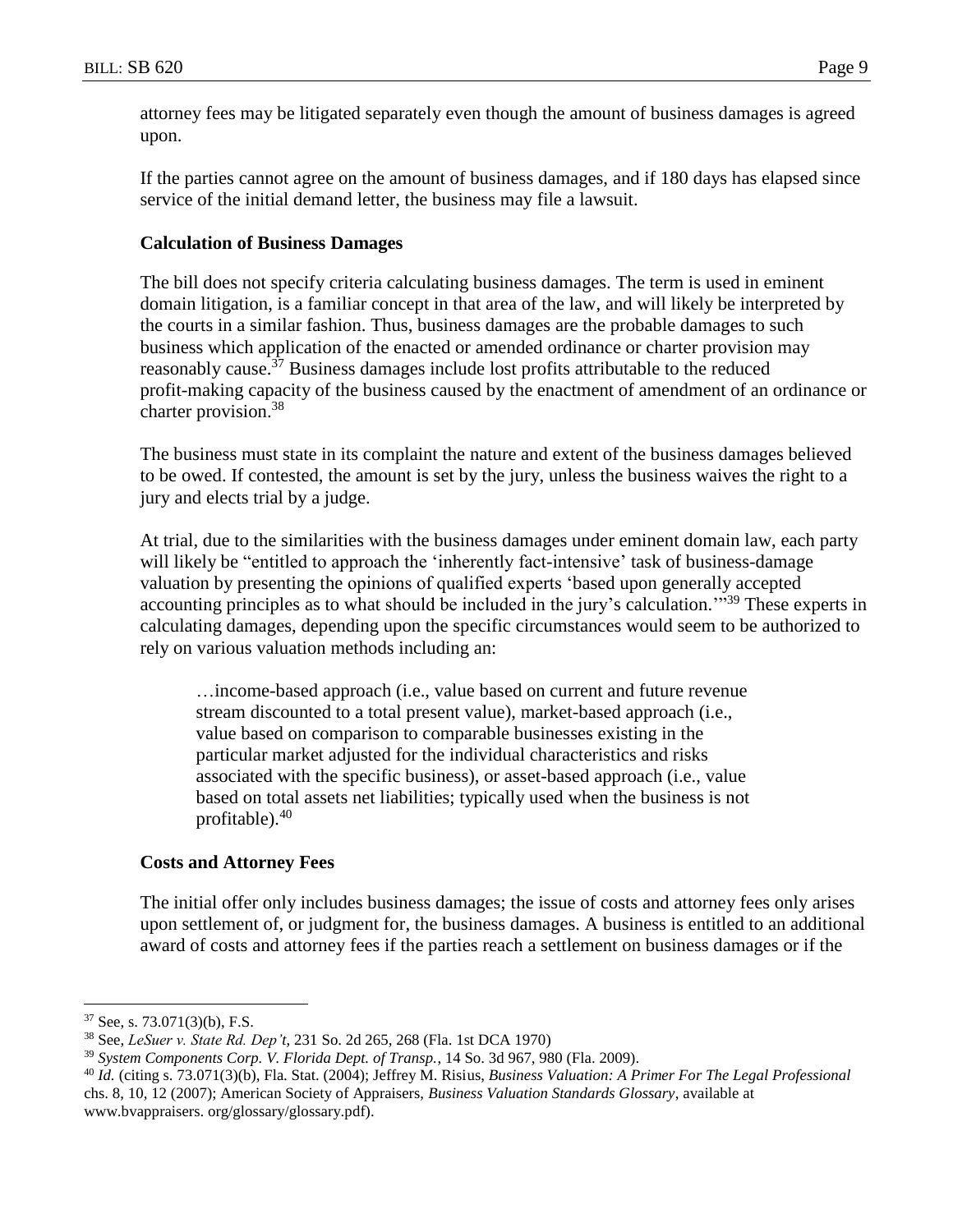business prevails in court. The calculation of attorney fees differs based on when the business damages matter was resolved. Prejudgment interest for costs and attorney fees is not allowed.

## *Calculation of Costs*

In general, a statutory reference to costs is interpreted by the courts by reference to the *Statewide Uniform Guidelines for Taxation of Costs in Civil Actions*, promulgated by the Florida Supreme Court.<sup>41</sup> Those uniform guidelines include payment of the reasonable costs of experts and professionals who assist the court. The bill provides procedural requirements and makes the following changes or clarifications to the uniform guidelines:

- Accountant fees are specifically named as a cost.
- At least 30 days prior to the hearing on costs, the business must submit to the county or municipality billing records of any expert witness. Billing records must include details of the expert's time and services by date, the nature of the services performed, the time spent performing the services, and costs incurred. The business must also submit a copy of the fee agreement.
- The court must consider all factors relevant to the reasonableness of the costs, including, but not limited to, the fees paid to similar experts retained in the case by the county or municipality or other parties and the reasonable costs of similar services by similarly qualified persons.
- The court must consider the amount the business would ordinarily have been expected to pay for the services rendered if the county or municipality was not responsible for the costs.
- The court must make specific findings that justify each sum awarded as an expert witness fee.

## *Attorney Fees when Business Damages are Settled in Pre-Suit Initial Phase*

If the county or municipality accepts the initial offer from the business, or if the business accepts the initial counteroffer of the county or municipality, the business is entitled to an award for attorney fees.

The parties may negotiate the fee. If they cannot agree, the business has one year from the effective date of the enactment or amendment to the ordinance or charter provision to file suit in the circuit court to recover a reasonable attorney fee.

To make a claim for fees after agreement on the business damages amount, the attorney for the business must submit a claim for fees to the county or municipality at least 30 days prior to any hearing. The claim must include:

- Complete time records.
- A detailed statement of services rendered by date, the nature of the services rendered, and the time spent performing the services.
- A list of all costs incurred.
- A copy of the fee agreement.

 $\overline{a}$ <sup>41</sup> *Statewide Uniform Guidelines for Taxation of Costs in Civil Actions,* Fla.R.Civ.Pro., Appendix II.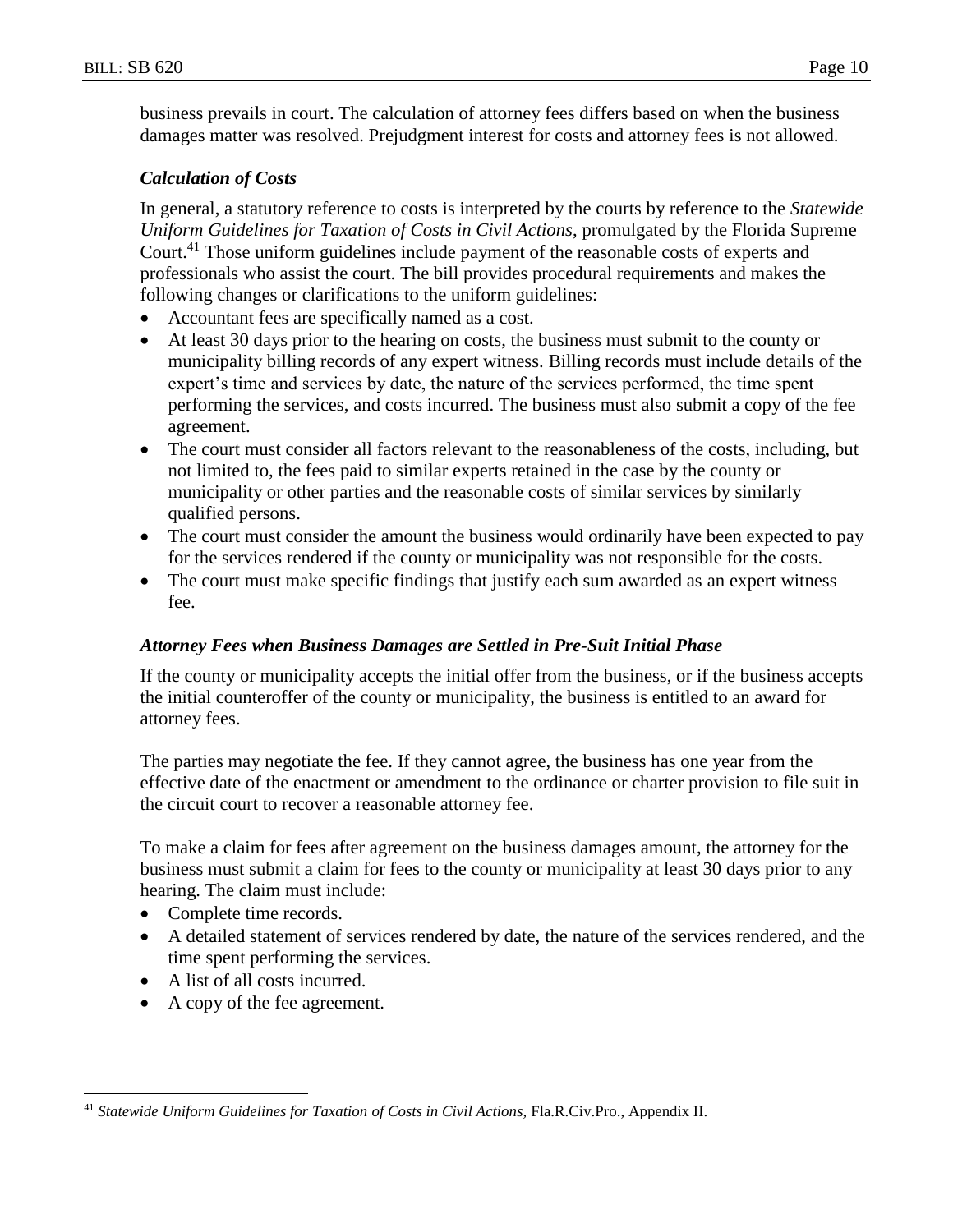The court must be guided by the attorney fees the business would ordinarily be expected to pay for these services if the county or municipality was not responsible for the payment of those fees, and must be based on the following factors:

- The novelty, difficulty, and importance of the questions involved.
- The skill employed by the attorney in conducting the case.
- The amount of money involved.
- The responsibility incurred and fulfilled by the attorney.
- The attorney's time and labor reasonably required to adequately represent the client in relation to the benefits resulting to the client.
- The fee, or rate of fee, customarily charged for legal services of a comparable or similar nature.

Evidence related to negotiations or mediation are admissible when determining the reasonable costs or attorney fee. Attorney fees awarded by the court must be used to reduce the amount owed or paid by the business.

## *Attorney Fees when Business Damages are not Determined in the Initial Phase*

If the county or municipality does not accept the initial good faith demand, the business does not accept the initial counteroffer of the county or municipality, and the business thereafter prevails by settlement or judgment, the court must award the prevailing business an attorney fee in addition to the business damage award. The attorney fee is based on the benefit to the business:

- 33 percent of the benefit up to \$250,000; plus
- 25 percent of the benefit between \$250,000 and \$1 million; plus
- 20 percent of the benefit above \$1 million.

The benefit to the business is calculated as follows:

- The term "benefits" means the difference, exclusive of interest, between the final judgment or settlement and the last written offer made by the county or municipality before the business hires an attorney. If the county or municipality does not make a written settlement offer before the business hires an attorney, benefits must be measured from the first written offer after the attorney is hired.
- If business records kept by the owner in the ordinary course of business were provided to the county or municipality to substantiate the business damage offer made by the business, benefits for amounts awarded for business damages are based upon the difference between the final judgment or settlement and the written counteroffer made by the county or municipality.
- If existing business records kept by the owner in the ordinary course of business were not provided to the county or municipality to substantiate the business damage offer made by the business and those records that were not provided are later deemed material to the determination of business damages, benefits for amounts awarded for business damages are based upon the difference between the final judgment or settlement and the first written counteroffer made by the county or municipality within 90 days after the receipt of the business records previously not provided to the county or municipality.
- The court may also consider nonmonetary benefits obtained for the business through the efforts of the attorney, to the extent such nonmonetary benefits are specifically identified by the court and can, within a reasonable degree of certainty, be quantified.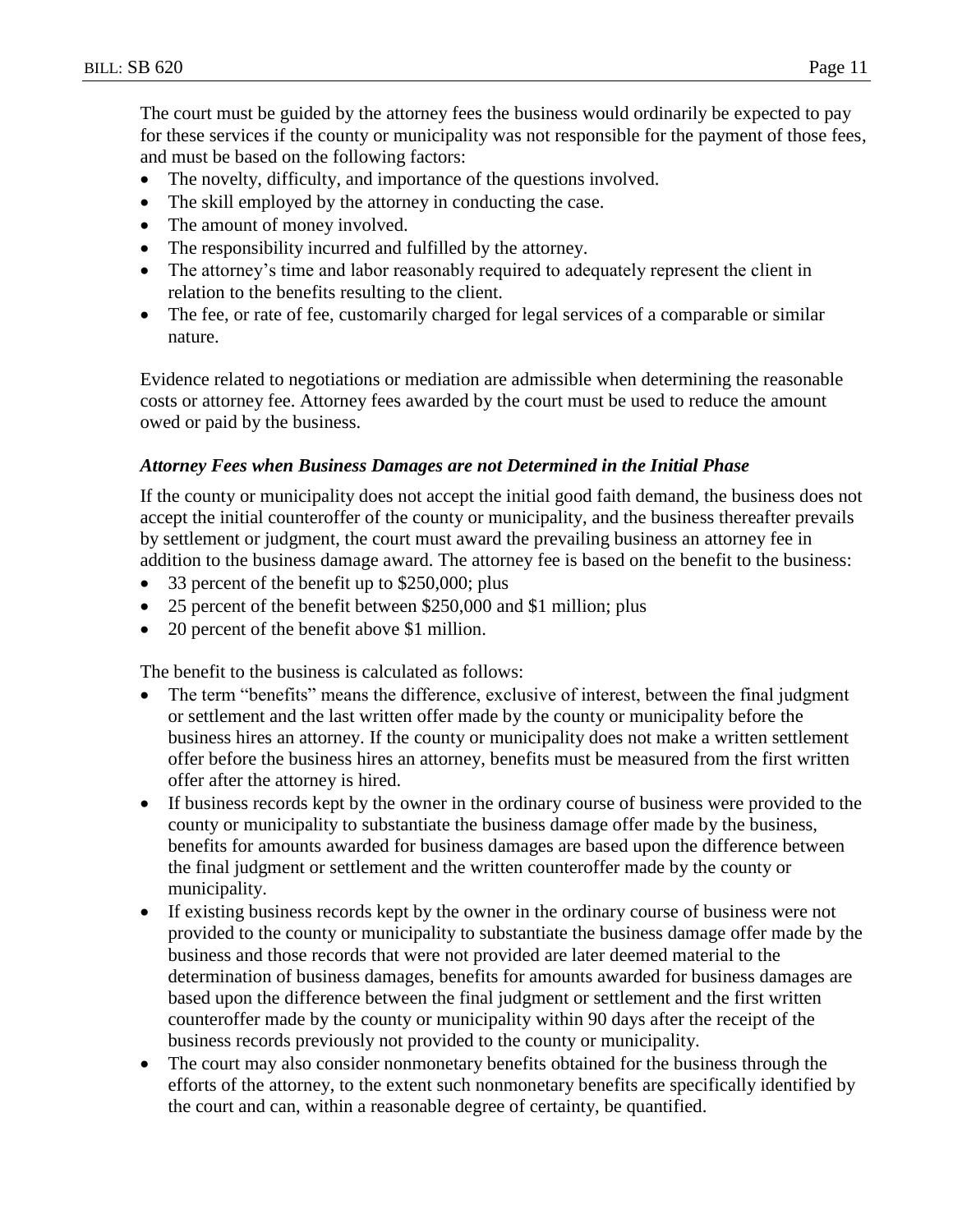#### **Effective Date**

The bill takes effect July 1, 2022, and applies to an enactment or amendment of a county or municipal ordinance or charter provision that is enacted or amended on or after July 1, 2022.

## **IV. Constitutional Issues:**

A. Municipality/County Mandates Restrictions:

The bill does not require counties or municipalities to spend funds or limit their authority to raise revenue or receive state-shared revenues as specified in Article VII, s. 18 of the Florida Constitution.

B. Public Records/Open Meetings Issues:

None.

C. Trust Funds Restrictions:

None.

D. State Tax or Fee Increases:

None.

E. Other Constitutional Issues:

None identified.

# **V. Fiscal Impact Statement:**

A. Tax/Fee Issues:

None.

B. Private Sector Impact:

Indeterminate. The private sector in general may be positively impacted by a more favorable regulatory climate created by SB 620. Businesses harmed by certain county or municipality actions may recover business damages to compensate them for losses.

C. Government Sector Impact:

Indeterminate. The bill does not appear to have a fiscal impact on those counties and municipalities that refrain from substantially impacting businesses when enacting or amending an ordinance or charter provision. The bill may have a fiscal impact on counties and municipalities that elect to enact or amend ordinances or charter provisions in a manner that negatively and significantly impacts established businesses. The extent